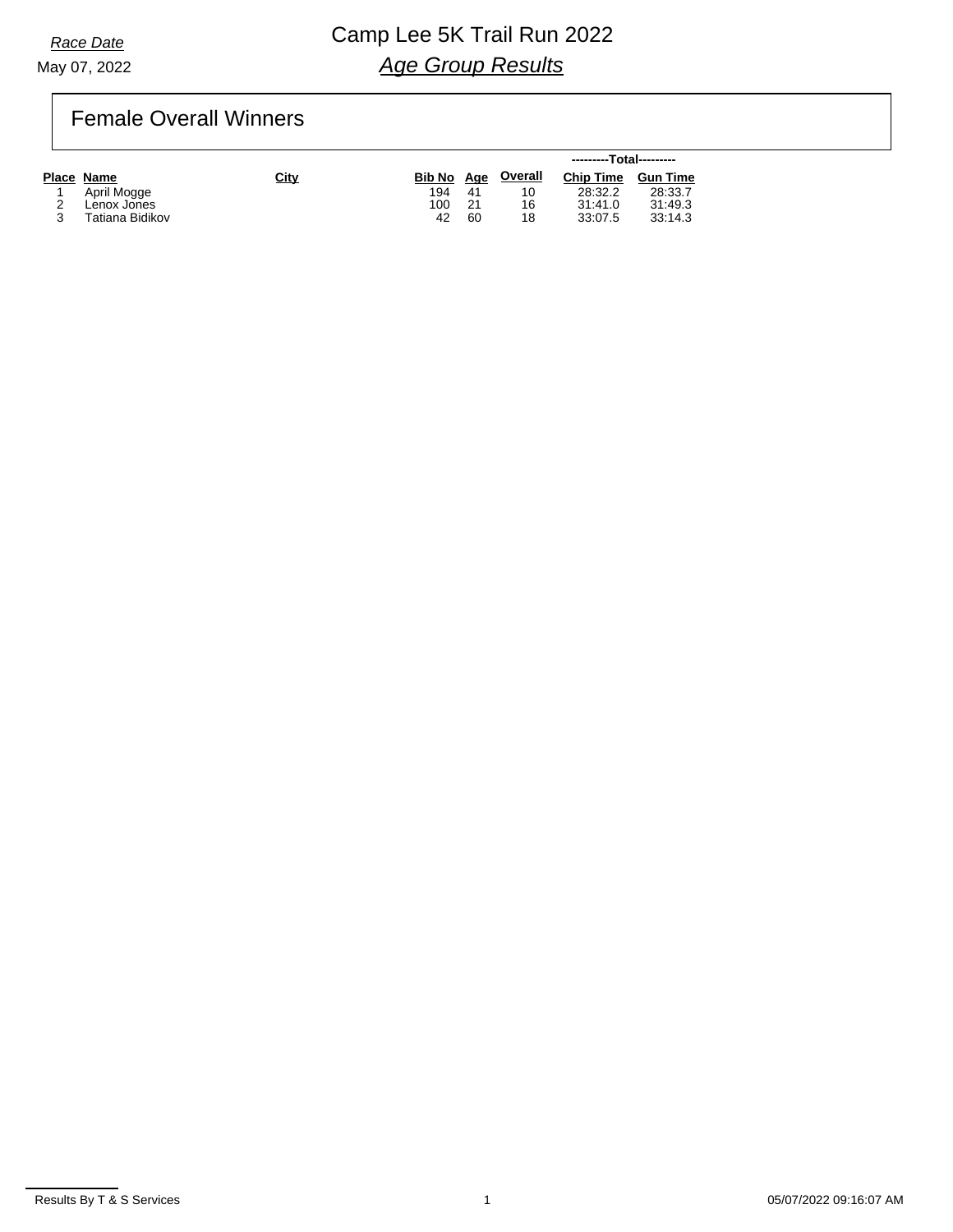# **Race Date Camp Lee 5K Trail Run 2022** *Age Group Results*

| Female 14 and Under |                   |                         |                                                                                 |                                                                                    |                                       |                                                                                                                                                                                                                                                                                                                                                   |  |  |
|---------------------|-------------------|-------------------------|---------------------------------------------------------------------------------|------------------------------------------------------------------------------------|---------------------------------------|---------------------------------------------------------------------------------------------------------------------------------------------------------------------------------------------------------------------------------------------------------------------------------------------------------------------------------------------------|--|--|
|                     |                   | ---------Total--------- |                                                                                 |                                                                                    |                                       |                                                                                                                                                                                                                                                                                                                                                   |  |  |
| City                | 199               | 14                      | 20                                                                              | 34:09.8                                                                            | 34:12.8                               |                                                                                                                                                                                                                                                                                                                                                   |  |  |
|                     |                   |                         |                                                                                 |                                                                                    |                                       |                                                                                                                                                                                                                                                                                                                                                   |  |  |
| City                | 284<br>198<br>153 | 38<br>37<br>35          | 24<br>32<br>33                                                                  | 38:23.5<br>43:11.3<br>43:39.8                                                      | 38:26.7<br>43:16.7<br>43.43.7         |                                                                                                                                                                                                                                                                                                                                                   |  |  |
|                     |                   |                         |                                                                                 |                                                                                    |                                       |                                                                                                                                                                                                                                                                                                                                                   |  |  |
|                     |                   |                         |                                                                                 |                                                                                    |                                       |                                                                                                                                                                                                                                                                                                                                                   |  |  |
| City                | 85                | 40                      | <b>Overall</b><br>31                                                            | 43:02.8                                                                            | 43:07.4                               |                                                                                                                                                                                                                                                                                                                                                   |  |  |
|                     |                   |                         |                                                                                 |                                                                                    |                                       |                                                                                                                                                                                                                                                                                                                                                   |  |  |
|                     |                   |                         |                                                                                 |                                                                                    |                                       |                                                                                                                                                                                                                                                                                                                                                   |  |  |
| <b>City</b>         | 282<br>200        | 45<br>45                | <b>Overall</b><br>34<br>35                                                      | 44:47.1<br>48:09.7                                                                 | 44.53.5<br>48:15.2                    |                                                                                                                                                                                                                                                                                                                                                   |  |  |
|                     |                   |                         |                                                                                 |                                                                                    |                                       |                                                                                                                                                                                                                                                                                                                                                   |  |  |
|                     |                   |                         |                                                                                 |                                                                                    |                                       |                                                                                                                                                                                                                                                                                                                                                   |  |  |
| City<br>Anniston    | 207               | 58                      | <b>Overall</b><br>22                                                            | 37:13.6                                                                            | 37:21.2                               |                                                                                                                                                                                                                                                                                                                                                   |  |  |
|                     |                   |                         |                                                                                 |                                                                                    |                                       |                                                                                                                                                                                                                                                                                                                                                   |  |  |
|                     |                   |                         |                                                                                 |                                                                                    |                                       |                                                                                                                                                                                                                                                                                                                                                   |  |  |
| <b>City</b>         | 37<br>287         | 62<br>60                | <b>Overall</b><br>26<br>27                                                      | 38:41.9<br>39:34.7                                                                 | <b>Gun Time</b><br>38:50.6<br>39:40.6 |                                                                                                                                                                                                                                                                                                                                                   |  |  |
|                     |                   |                         |                                                                                 |                                                                                    |                                       |                                                                                                                                                                                                                                                                                                                                                   |  |  |
|                     |                   |                         |                                                                                 |                                                                                    |                                       |                                                                                                                                                                                                                                                                                                                                                   |  |  |
| City                | 78<br>99          | 67<br>68                | <b>Overall</b><br>38<br>39                                                      | 50:23.9<br>52:29.3                                                                 | 50:30.9<br>52:34.3                    |                                                                                                                                                                                                                                                                                                                                                   |  |  |
| Female 70 and Over  |                   |                         |                                                                                 |                                                                                    |                                       |                                                                                                                                                                                                                                                                                                                                                   |  |  |
| City                | 209               |                         | <b>Overall</b><br>30                                                            | 41:56.4                                                                            | <b>Gun Time</b><br>43:54.5            |                                                                                                                                                                                                                                                                                                                                                   |  |  |
|                     |                   |                         | Bib No Age<br><b>Bib No</b> Age<br><b>Bib No Age</b><br><b>Bib No</b> Age<br>72 | <b>Bib No Age Overall</b><br><b>Bib No Age Overall</b><br>Bib No Age<br>Bib No Age | <b>Chip Time</b>                      | Chip Time Gun Time<br>---------Total---------<br>Chip Time Gun Time<br>---------Total---------<br>Chip Time Gun Time<br>---------Total---------<br>Chip Time Gun Time<br>---------Total---------<br>Chip Time Gun Time<br>---------Total---------<br>---------Total---------<br>Chip Time Gun Time<br>---------Total---------<br><b>Chip Time</b> |  |  |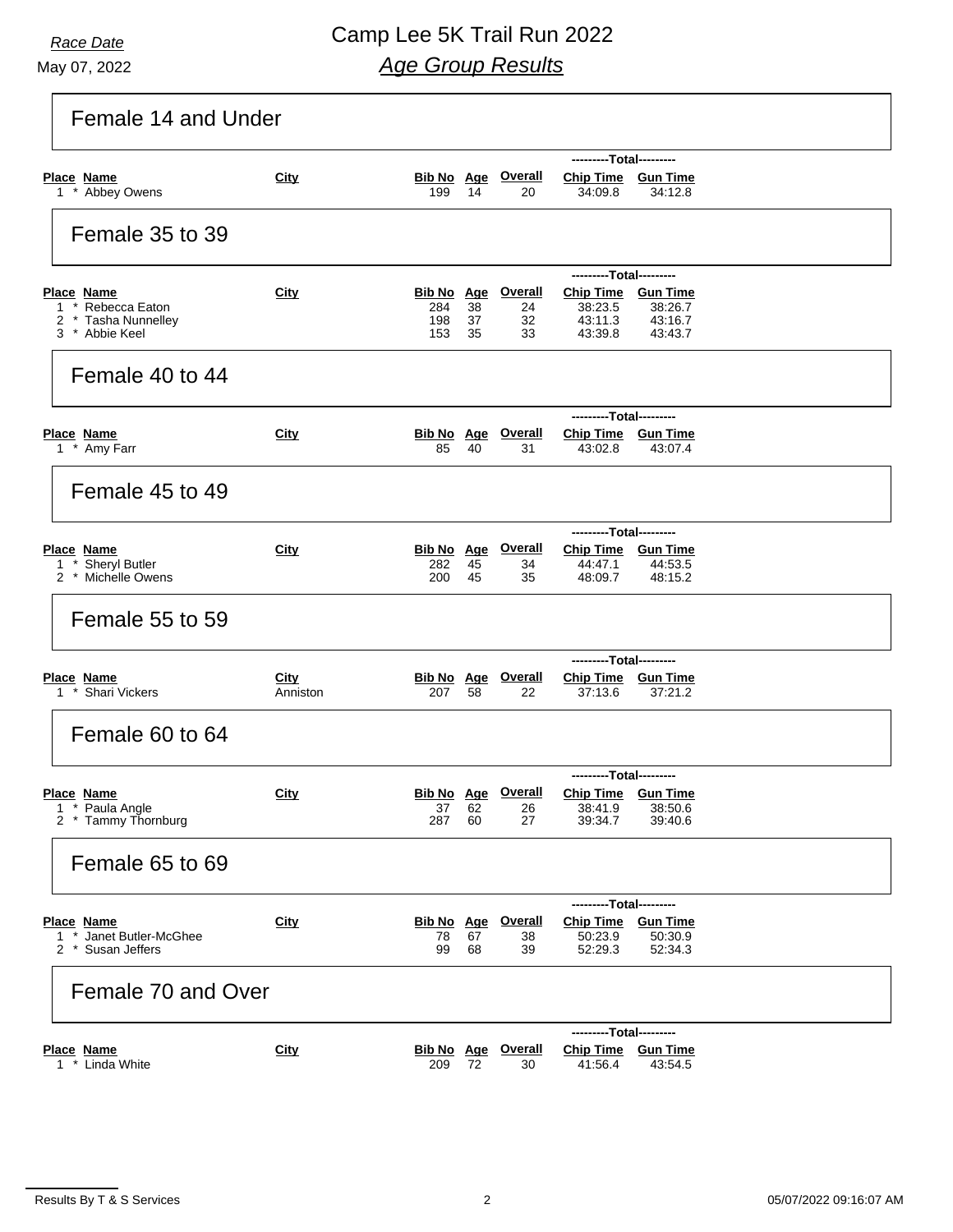# **Race Date Camp Lee 5K Trail Run 2022** *Age Group Results*

## Male Overall Winners

|                       |             |     |    |                    | ---------Total--------- |                 |
|-----------------------|-------------|-----|----|--------------------|-------------------------|-----------------|
| Place Name            | <b>City</b> |     |    | Bib No Age Overall | <b>Chip Time</b>        | <b>Gun Time</b> |
| Evan Garner           |             | 90  | 18 |                    | 21:41.4                 | 21:44.2         |
| <b>Tyler Doggrell</b> |             | 79. | 17 |                    | 21:55.0                 | 21:58.1         |
| Landon Garner         |             | 92  | 16 |                    | 23:32.7                 | 23:35.3         |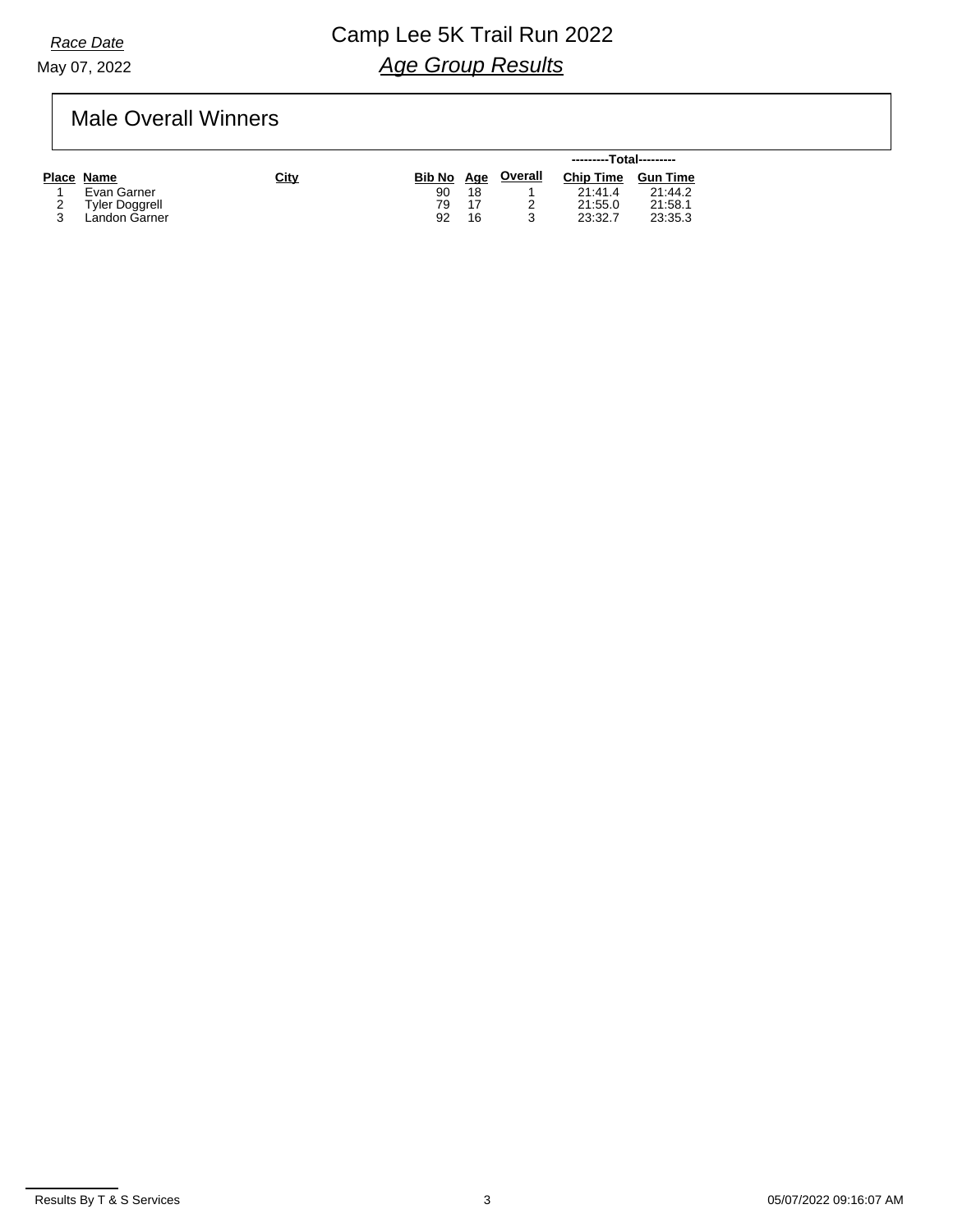May 07, 2022

# **Race Date Camp Lee 5K Trail Run 2022** *Age Group Results*

# Male 14 and Under

| ---------Total---------                                                                                                                    |             |                                                      |                          |                                             |                                                                           |                                                     |  |  |  |  |
|--------------------------------------------------------------------------------------------------------------------------------------------|-------------|------------------------------------------------------|--------------------------|---------------------------------------------|---------------------------------------------------------------------------|-----------------------------------------------------|--|--|--|--|
| <b>Place Name</b><br>Jacob McLendon<br>1<br>2<br><b>Wilkes Eaton</b><br>John Eaton<br>3<br><b>Wyatt Brasher</b><br>4<br>5<br>Brady Johnson | City        | <b>Bib No</b> Age<br>193<br>283<br>285<br>281<br>288 | 11<br>10<br>8<br>12<br>9 | <b>Overall</b><br>4<br>21<br>25<br>28<br>29 | Chip Time Gun Time<br>24:37.5<br>35:08.1<br>38:24.0<br>40:33.0<br>40:34.5 | 24:38.3<br>35:10.5<br>38.26.6<br>40:35.2<br>40:34.8 |  |  |  |  |
| Male 15 to 19                                                                                                                              |             |                                                      |                          |                                             |                                                                           |                                                     |  |  |  |  |
|                                                                                                                                            |             |                                                      |                          |                                             | ---------Total---------                                                   |                                                     |  |  |  |  |
| Place Name<br>Eli Robinson<br>1<br>2 * Rylee Boyd                                                                                          | <b>City</b> | <b>Bib No Age</b><br>203<br>286                      | 16<br>16                 | <b>Overall</b><br>7<br>19                   | Chip Time Gun Time<br>27:00.4<br>33:36.0                                  | 27:02.4<br>33:43.9                                  |  |  |  |  |
| Male 20 to 24                                                                                                                              |             |                                                      |                          |                                             |                                                                           |                                                     |  |  |  |  |
|                                                                                                                                            |             | ---------Total---------                              |                          |                                             |                                                                           |                                                     |  |  |  |  |
| Place Name<br>1 * Wesley Boyd                                                                                                              | City        | <b>Bib No Age</b><br>43                              | 20                       | <b>Overall</b><br>8                         | Chip Time Gun Time<br>27:47.7                                             | 27:51.7                                             |  |  |  |  |
| Male 25 to 29                                                                                                                              |             |                                                      |                          |                                             |                                                                           |                                                     |  |  |  |  |
|                                                                                                                                            |             |                                                      |                          |                                             | ---------Total---------                                                   |                                                     |  |  |  |  |
| <b>Place Name</b><br>1 * Cody Scheurick                                                                                                    | City        | <b>Bib No</b> Age<br>204                             | 26                       | <b>Overall</b><br>6                         | Chip Time Gun Time<br>26:45.9                                             | 26:52.0                                             |  |  |  |  |
| Male 30 to 34                                                                                                                              |             |                                                      |                          |                                             |                                                                           |                                                     |  |  |  |  |
|                                                                                                                                            |             |                                                      |                          |                                             | ---------Total---------                                                   |                                                     |  |  |  |  |
| <b>Place Name</b><br>1 * Shawn Morehead                                                                                                    | City        | 196                                                  | 33                       | <b>Bib No Age Overall</b><br>13             | Chip Time Gun Time<br>30:44.3                                             | 30:51.5                                             |  |  |  |  |
| Male 35 to 39                                                                                                                              |             |                                                      |                          |                                             |                                                                           |                                                     |  |  |  |  |
|                                                                                                                                            |             |                                                      |                          |                                             | ---------Total---------                                                   |                                                     |  |  |  |  |
| Place Name<br>1 * Preston Sorrell                                                                                                          | <b>City</b> | <b>Bib No Age</b><br>205                             | 36                       | <b>Overall</b><br>14                        | Chip Time Gun Time<br>30:44.6                                             | 30:51.1                                             |  |  |  |  |
| Male 40 to 44                                                                                                                              |             |                                                      |                          |                                             |                                                                           |                                                     |  |  |  |  |
|                                                                                                                                            |             |                                                      |                          |                                             | ---------Total---------                                                   |                                                     |  |  |  |  |
| Place Name<br>1 * John Mogge                                                                                                               | City        | <b>Bib No</b> Age<br>195                             | 44                       | <b>Overall</b><br>9                         | Chip Time Gun Time<br>27:48.3                                             | 27:49.3                                             |  |  |  |  |
| Male 45 to 49                                                                                                                              |             |                                                      |                          |                                             |                                                                           |                                                     |  |  |  |  |
|                                                                                                                                            |             | ---------Total---------                              |                          |                                             |                                                                           |                                                     |  |  |  |  |
| <b>Place Name</b><br>David McLendon<br>1<br>$\ast$<br>2 * Gary Brasher                                                                     | City        | <b>Bib No Age</b><br>192<br>70                       | 46<br>48                 | <b>Overall</b><br>5<br>15                   | <b>Chip Time</b><br>24:47.6<br>31:24.2                                    | <b>Gun Time</b><br>24:49.0<br>31:26.0               |  |  |  |  |